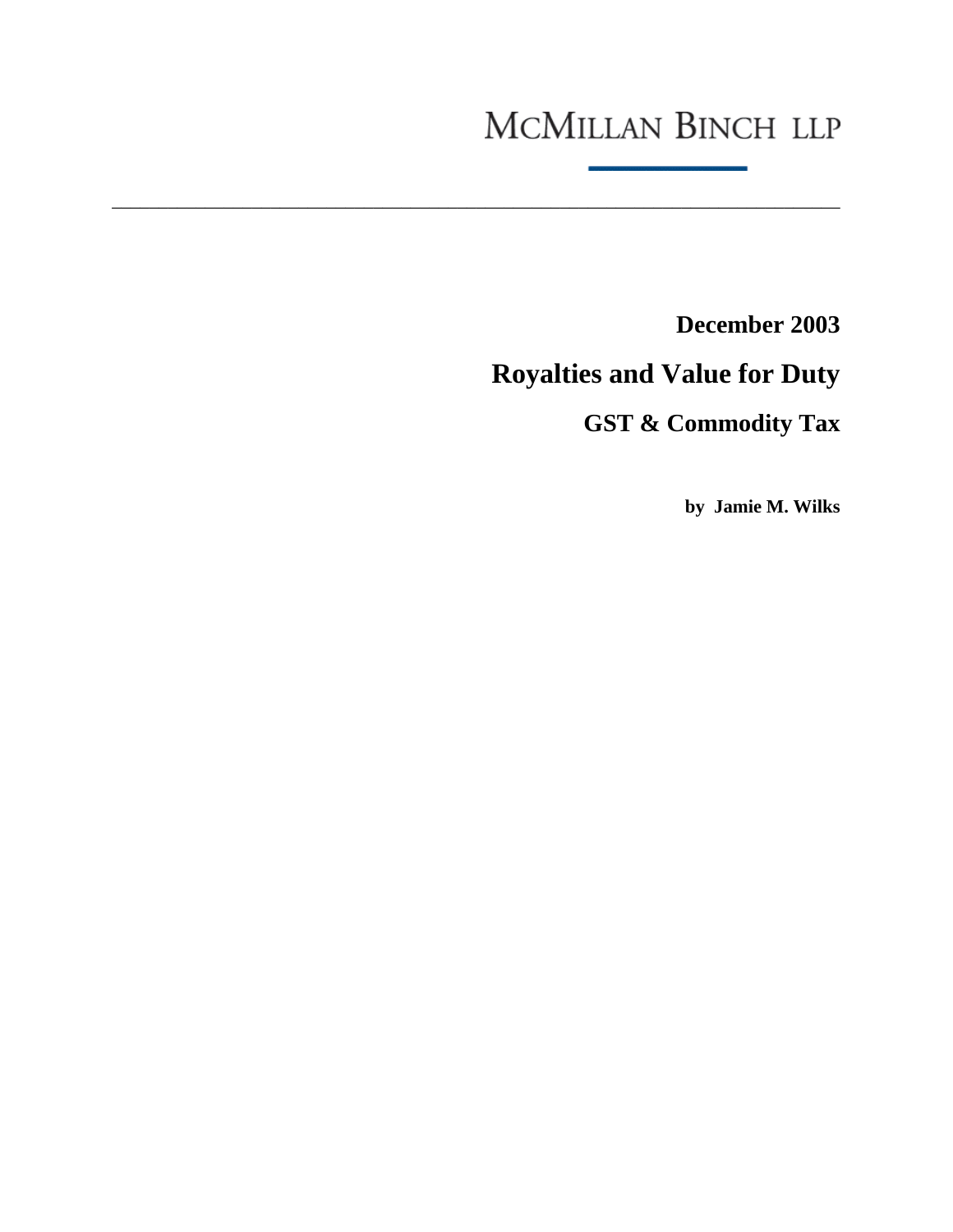### **CCRA CUSTOMS POLICY ROYALTIES AND VALUE FOR DUTY**

*Jamie M. Wilts McMillan Binch LLP (Toronto) Jamu.WUIa9McMmmBinch.cim*

On October 17, 2003, the Canada Customs and Revenue Agency ("CCRA") released its revised policy guidelines in Memorandum D13-4-9 "Royalties and Licence Fees" ("D13-4-9") in response to the Supreme Court of Canada ("SCC") and Federal Court of Appeal ("FCA") decisions in *Deputy Minister of National Revenue v. Mattel Canada Inc. ("Mattel* Canada"}<sup>1</sup> and *Reebok Canada and the Deputy Minister of National Revenue for Customs and Excise ("Reebok Canada"*),<sup>2</sup> respectively.

#### Recent Jurisprudence

This recent jurisprudence has opened opportunities for importers to save Canadian customs duties on royalties and licence fees (collectively, "royalties") payable in respect of imported products. For example, importers pay royalties for rights to distribute imported products in Canada with valuable trademarks, such as NIKE and Chaps Ralph Lauren, or with copyrighted artwork or designs, such as Walt Disney's Mickey Mouse and Piuto characters. Importers may also pay royalties for rights to use patented works or inventions.

In the landmark decision in *Mattel Canada,* released on June 7, 2001, the SCC found that certain royalties were not dutiable because they were not paid as a condition of the sale of the goods for export to Canada. It was a unanimous decision made by all nine members of the SCC and a resounding defeat for the CCRA.

The decision in *Mattel Canada* restricts the collection of duties on royalties to circumstances where the contract of sale for the imported goods allows the foreign vendor to terminate the contract if the royalties are not paid. Under the test set out by the SCC in *Mattel Canada,* royalties can be considered to be payable as a condition of sale only if the vendor is entitled to refuse to sell to the purchaser if the royalties are not paid. The decision in *Mattel Canada* only dealt with situations where the foreign vendor and licensor were unrelated persons.

In the subsequent case of *Reebok Canada,* the FCA had an opportunity to consider the durability of royalties paid by a Canadian importer to a licensor, which was also the foreign vendor of the imported goods. Each purchase order constituted a new sate contract and created an independent sale obliga-

 $\mathbf{i}$ 2001 SCC 36, 199 D.L.R. (4<sup>th</sup>) 598, 270 N.R. 153, 12 C.P.R. (4<sup>th</sup>) 417, {200IJ2S.C.R. IOO{S.C.C).

 $\mathbf{2}$ 2002 FCA 133, 2002 CAF 133, 289 N.R. 174, 6 T.T.R. (2d) 674, 223 F.T.R. 160 (note) (Fed. C.A.).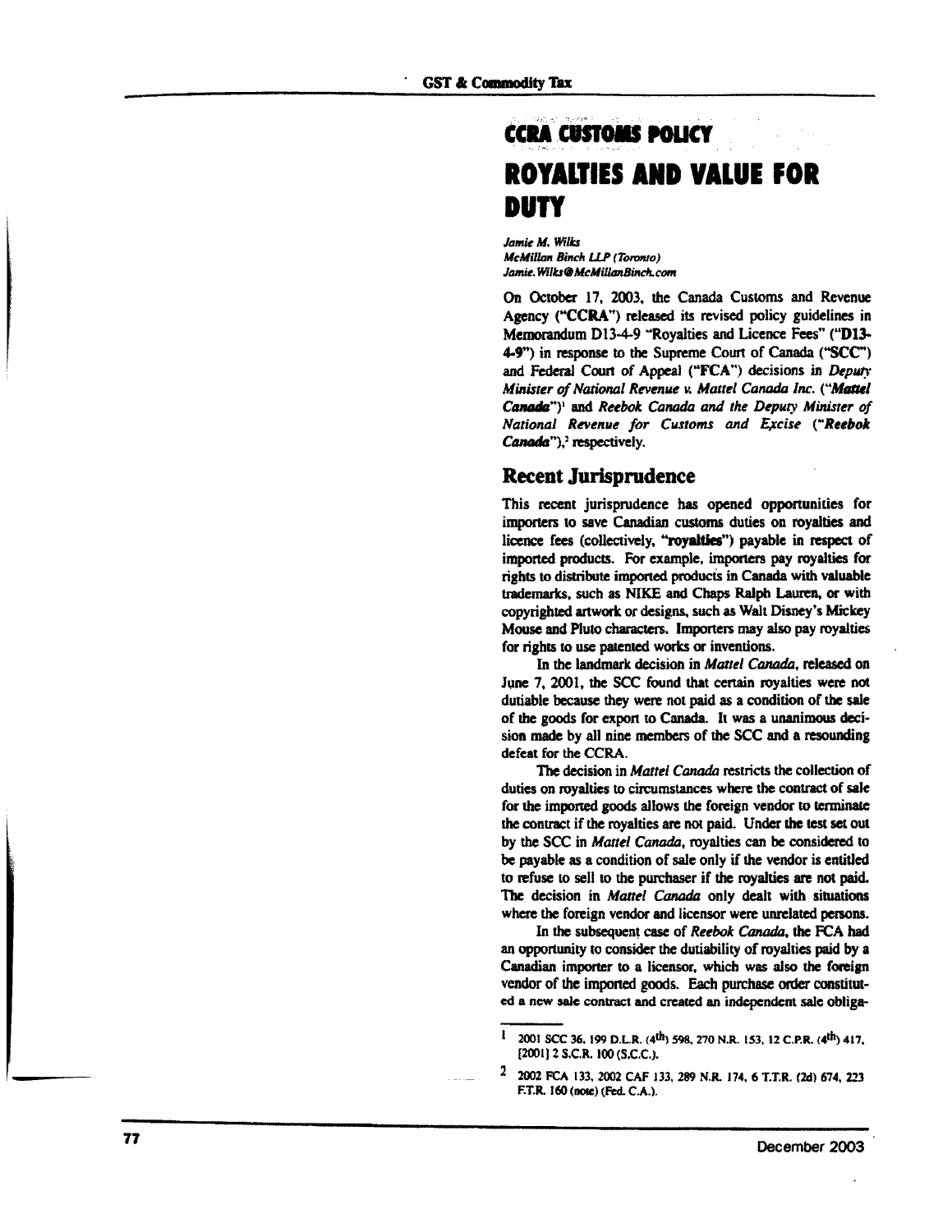tion. The sale agreements (purchase orders) did not contain an express condition to the effect thai the vendor could refuse to sell the goods subject to the purchase order if any royalties were unpaid and there were no agreements (purchase orders) in place for future sates of goods between the vendor and the purchaser.

On that basis, the FCA found that the test set out in *Mattel Canada* was not satisfied because *the* vendor was under "no continuing obligation" to sell goods to Reebok Canada under a sale agreement. The FCA said that the test "implies a prior obligation" (to sell goods) 'from which the vendor is entitled to be relieved." The FCA agreed that, as a practical matter or as a matter of economic reality, "the vendor in the present case would probably refuse to sell to the purchaser if the purchaser was not making royalty payments." It did not, however, find that the royalties were paid as a legal condition of sale.

### **CCRA's Revised** Policies

The revised policies set out in D13-4-9 clearly confirm the following legal principles established in *Mattel Canada* and *Reebok Canada:*

- For the royalties to be payable as a "condition of sale" and dutiable, the commercial documentation (i.e., the sales contract) between the vendor and the "purchaser in Canada" must make explicit reference to the condition.
- "Condition of sale" is defined in reference to the applicable provincial sates of goods legislation and the common law to specifically mean that the vendor must have the right to rescind or repudiate the sales contract if the royalties are not paid.
- A "royalty" cannot be added to the value for duty ("VFD") by virtue of paragraph 48(5)(a)(v) of the *Customs Act* as a "subsequent proceed". It can only be added to the VFD by virtue of paragraph 48(5)(iv) of the *Customs Act*. If the payment is a royalty, the analysis should generally begin and end with paragraph  $48(5)(a)(iv)$ .

We had concerns that the CCRA might attempt to limit *Reebok Canada to* its own particular facts.\* Specifically, where a sales contract imposes on the purchaser a continuing obligation to purchase from the foreign vendor/licensor, die CCRA could attempt to read into the contract a requirement to pay royalties as an implied condition of sale. Fortunately, that does not appear to be the case. At paragraph #19 of D13-4-9, the CCRA states in regard to the *Reebok Canada* decision that "the obligation to make the royalty payment to ensure the continuing supply of goods must be explicitly stated in the documentation between the purchaser and vendor or licensor for the royalty payment to be considered a condition of sale."

The above principles are dearly illustrated in the first three examples, as well as example #6, of Appendix A to D13-4-9.

D13-4-9 raises at least one serious concern for importers. Where a royalty is bundled with the purchase price for the imported goods, the royalty may become dutiable under subsection 45(1), according to D13-49. Furthermore, the CCRA states:

If, subsequent to importation, a downward adjustment to the amount of a royalty or licence fee payment already included in the price paid or payable is made, no adjustment to value for duty will result. Paragraph  $48(5)(c)$  precludes any decrease in the price paid or payable of goods after importation, (para... graph  $3$  of  $D13-4-9$ )

The CCRA's position in this regard could be challenged on at least a couple of fronts. Firstly, we disagree with the statutory interpretation on which the CCRA's view is based. In our view, the *Customs Act* does not permit royalties payable for *intellectual property* to be considered part of the purchase price payable for the *goods*. In our view, the only way that royalties can be dutiable is if they are paid as a condition of sale of the goods, as specifically mandated in the *Customs Act.* Secondly, we believe that it would be incorrect to characterize the rectification of the error as a post-importation rebate or decrease in the price paid or payable for the goods.

The CCRA does, however, appear willing in certain circumstances to allow the importer the opportunity to provide sufficient documentation in support of a reasonable allocation to royalties, when the royalties are bundled together with other charges in a single agreement. The CCRA places the burden of proof squarely on the importer, as required under paragraph 152(3)(d) of the *Customs Act.* How onerous a burden the CCRA will impose in this regard is another question.

On the plus side for importers, payments made for rights to distribute or resell goods should not be included in the VFD, according to D13-4-9. This policy position is consistent with the recent Canadian International Trade Tnbunal decision in Simms Sigal & Co. Ltd. v. CCRA.<sup>4</sup> It is interesting to note, however, that the CCRA doesn't make specific reference to this decision in its list of key jurisprudence outlined in D13-4- 9. Example #5 of Appendix A to D13-4-9 illustrates the CCRA's policy position in this regard.

Example #4 gives an example of where a portion of a fee is a non-dutiable royalty and another portion of the fee is dutiable as an "assist" under clause  $48(5)(a)(iii)(D)$  of the *Customs Act*.

### Planning Points

Where the vendor is also the licensor or is related to the licensor, the vendor and the purchaser would be wise, subject to competing business and/or legal considerations, to use one-off purchase orders as sales contracts with no express reference to royalties payable under a separate agreement. In fact, the purchase orders/sales contracts and royalty agreement should not cross-reference each other at all. Another planning point would be to make clear that goods can be purchased and imported into Canada without the purchaser ever making a royalty payment in respect of the goods.

We have turned to a new page in the saga about the dutiable status of royalties. Companies should continue to mon-

<sup>3</sup> See, for example, *Customs Notice No. 390.* released on July 10, 2001. which is now superseded by D13-4-9.

<sup>4</sup> [2003| 4546 ETC (CITT).